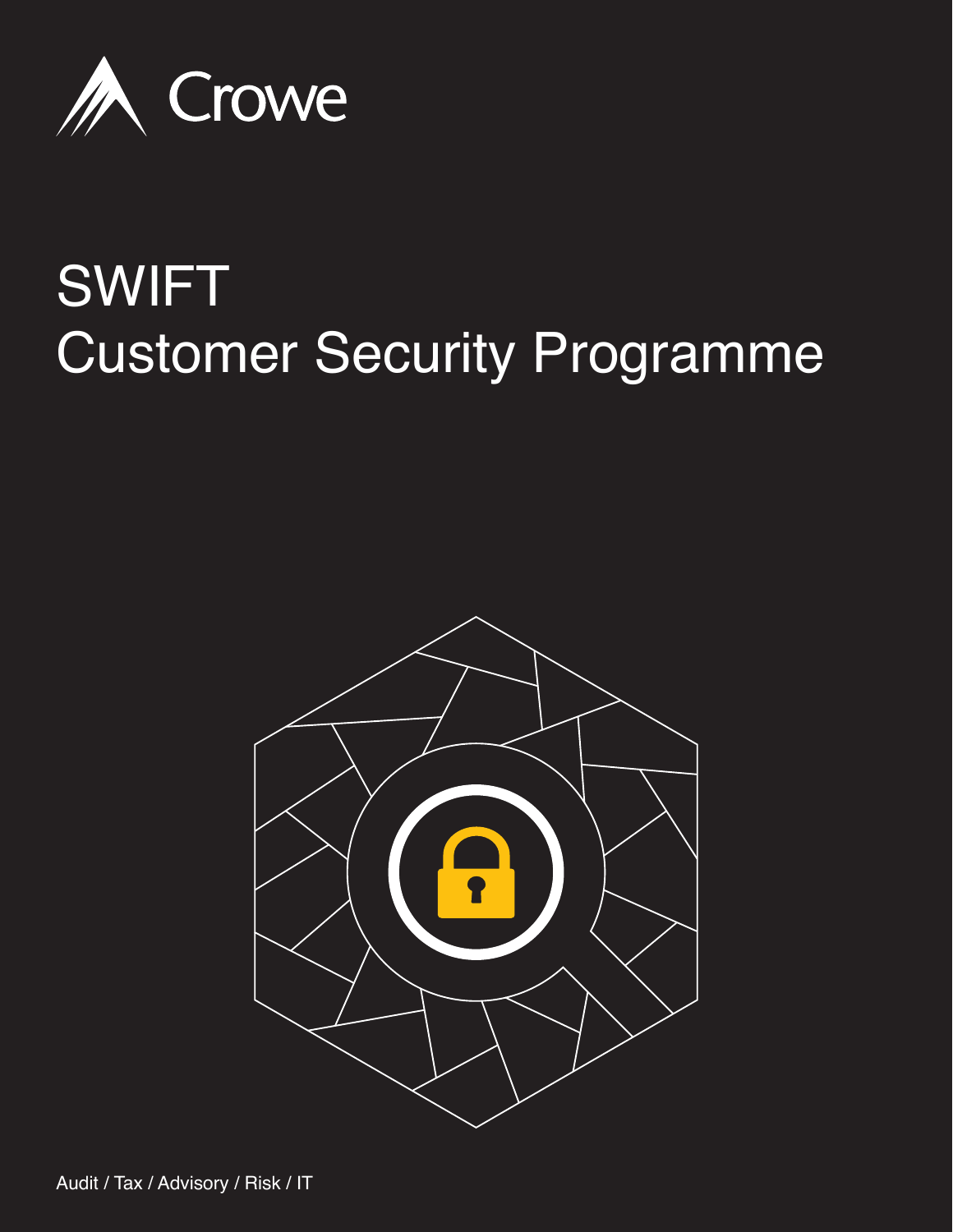**In 2021 all SWIFT users will be REQUIRED to undergo independent Customer Security Programme (CSP) assessment. In Crowe we can find an approach that suits best to your company and we are providing a service of an annual independent CSP review.**

Banking information is some of the most important to keep safe. That's why recent high-profile cyber-attacks on customers using Society for Worldwide Interbank Financial Telecommunications (SWIFT) are so significant. After a series of high-profile attacks on the local environments of SWIFT customers, SWIFT responded by implementing the Customer Security Programme (CSP) to advise customers on how to mitigate the risk of fraud.

SWIFT's Customer Security Programme (CSP) helps financial institutions ensure their defences against cyberattacks are up to date and effective, to protect the integrity of the wider financial network.

From 2021, independent assessment will be an annual mandatory requirement for all SWIFT users.

The CSP focusses on three mutually reinforcing areas. Customers will first need to protect and secure their local environment (you), which means securing your local SWIFT-related infrastructure and putting in place the right people, policies and practices, are critical to avoiding cyber related fraud. Preventing and detecting fraud in your commercial relationships (your counterparts), and it means that companies do not operate in a vacuum and all SWIFT users are part of a broader ecosystem. Even with strong security measures in place, attackers are very sophisticated and you need to assume that you may be the target of cyber-attacks. That is why it is also vital to manage security risk in your interactions and relationships with counterparties. And finally, continuously sharing information and preparing to defend against future cyber threats (your community). The financial industry is truly global, and so are the cyber challenges it faces. What happens to one company in one location can be replicated elsewhere in the world.

SWIFT encourages its users to implement and monitor these customer security controls as part of a broader cyber security risk management program which should be regularly evaluated and adjusted, based on leading industry practices, and changes to the individual users security posture and infrastructure.

## Contacts:

Crowe RS doo Majke Jevrosime 23 11 000 Belgrade T: +381 11 655 85 00 E: office@crowe.rs

Dejan Perić Director / IT Advisory T: +381 63 640 349 E: dejan.peric@crowe.rs